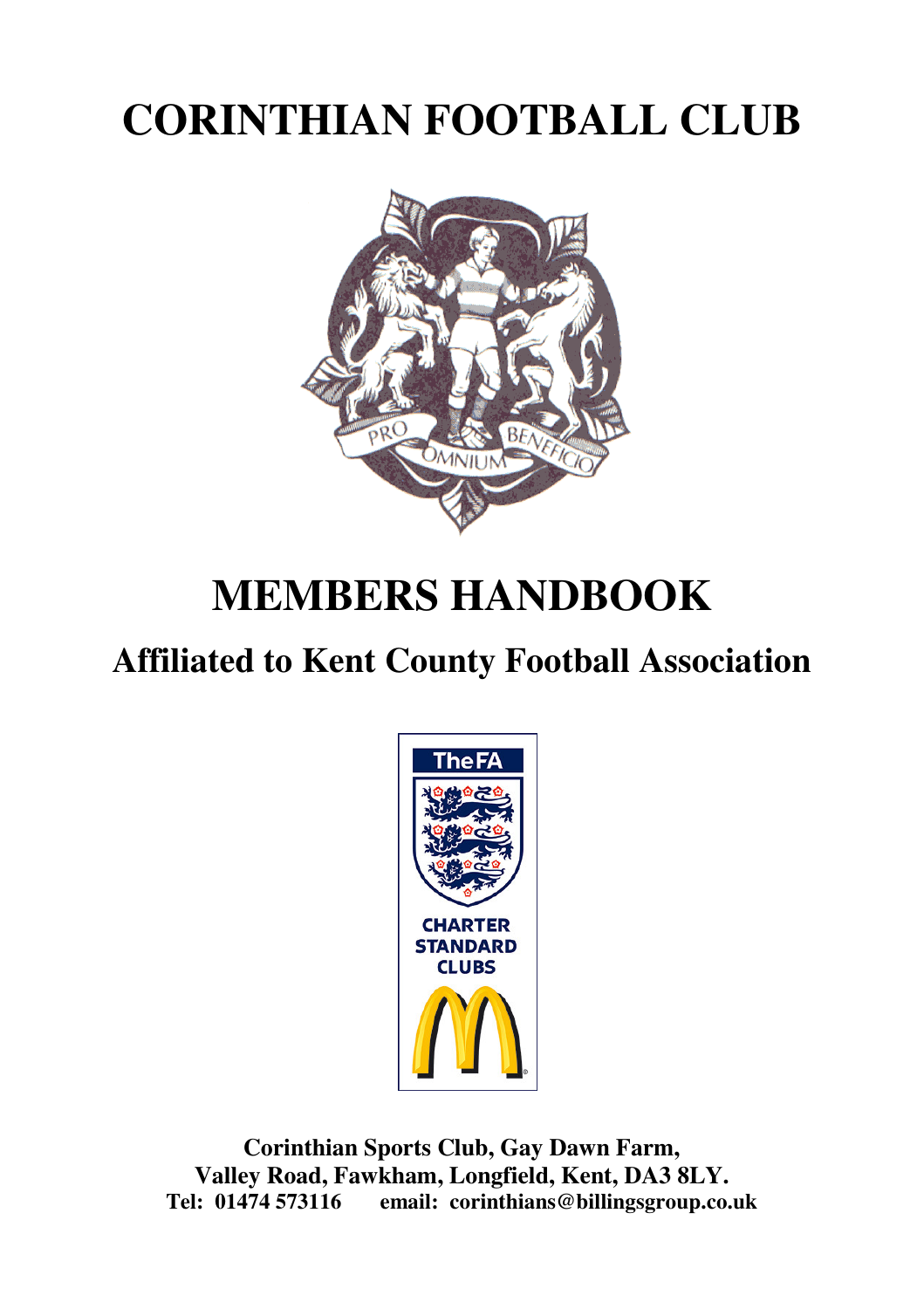# **CORINTHIAN FOOTBALL CLUB**

Enclosed in this booklet you will find several sections. These all relate to the smooth running of the football club. Please read and absorb them, and by turning up to training sessions and matches you are agreeing to abide by the constitution and codes of conducts.

Corinthian Football Club has been in existence 1972. Our motto translates to "For the benefit of all". Our aim is to encourage participation in football, and by providing you with excellent facilities we hope that it makes it an enjoyable experience to. Good discipline and sportsmanship is essential, not only on the pitch but also the training ground.

Corinthians will ask for a small nominal subscription at the beginning of each season.

We would like to take this opportunity to thank all the parents and coaches for without them there would be no team!!

### GOOD LUCK FOR THE SEASON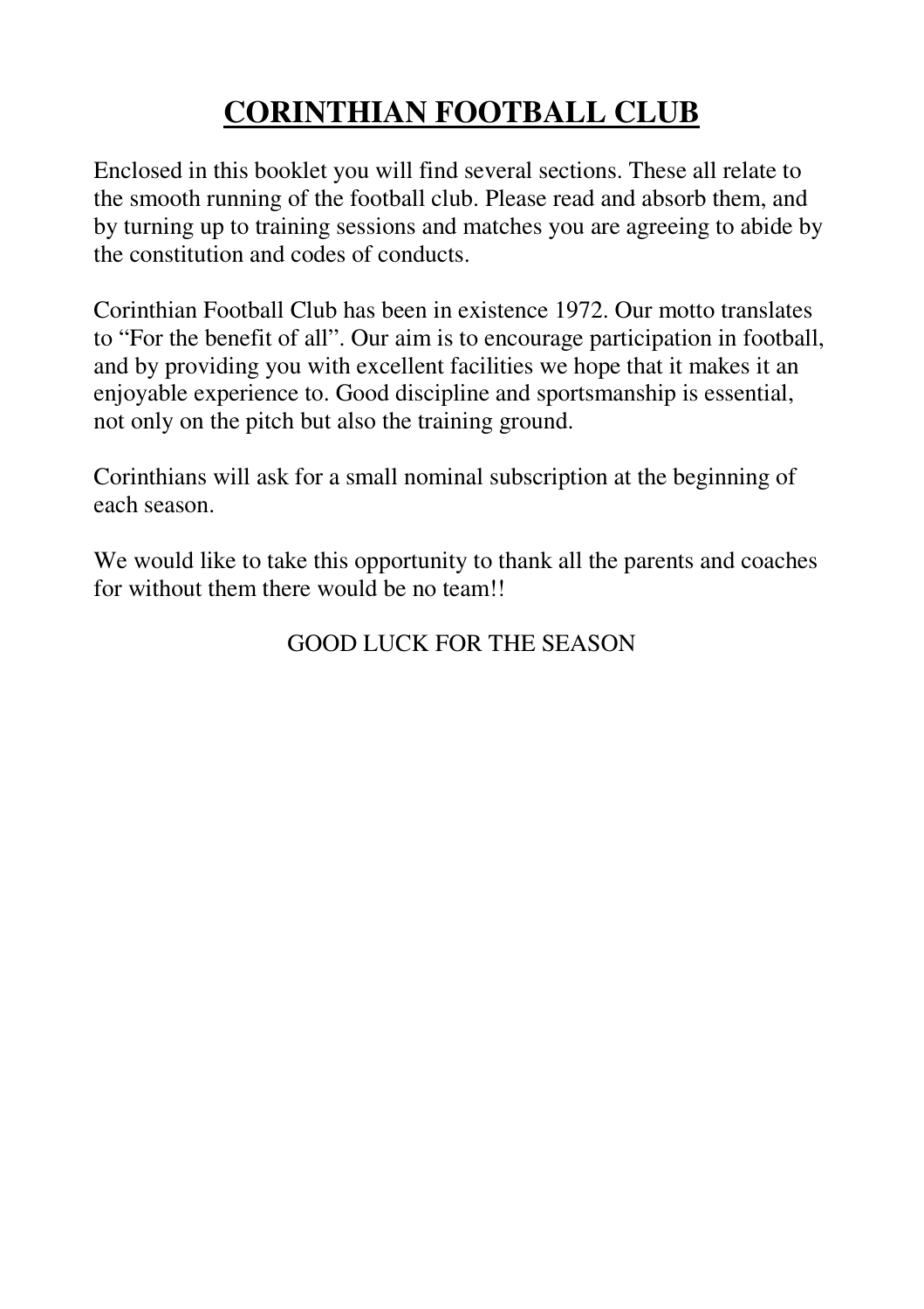# **CORINTHIAN FOOTBALL CLUB CONSTITUTION**

- 1) The club shall be known as Corinthian Football Club.
- 2) The club shall be affiliated to the Kent County Football Association.

#### **3) Policy of the Club**

- (i) Corinthian Football Club is committed to provide Association football for children from 12 years – 18years.
- (ii) The club is committed to providing soccer for children in accordance with the football association guidelines.
- (iii) The club is committed to the self certified screening of all coaches, managers and officers as to their suitability to be responsible for the care, supervision and development of children in football.
- (iv) The club is committed to be an equal opportunities club in accordance with our policy.
- (v) The club is committed to the acceptance and the promotion of the codes of conduct for the officers, managers, coaches, players and parents.
- (vi) The club has a grievance and disciplinary procedure to be followed in the event of a matter arising.
- (vii) The club is committed to promote the game of Association Football with particular emphasis on sportsmanship.

#### **4) Officers of the club**

- (i) The officers of the club shall consist of a Chairman, Secretary and Treasurer.
- (ii) The officers of the club are deemed to accept the officer's code of conduct.

### **5) The Committee**

- A)
- (i) The club shall be controlled by a committee consisting of the officers of the club and the manager/coach (two voting representatives per team) of the teams running within the club during the current season.
- (ii) Committee meetings shall be held six times a year and the proceedings duly recorded by the secretary.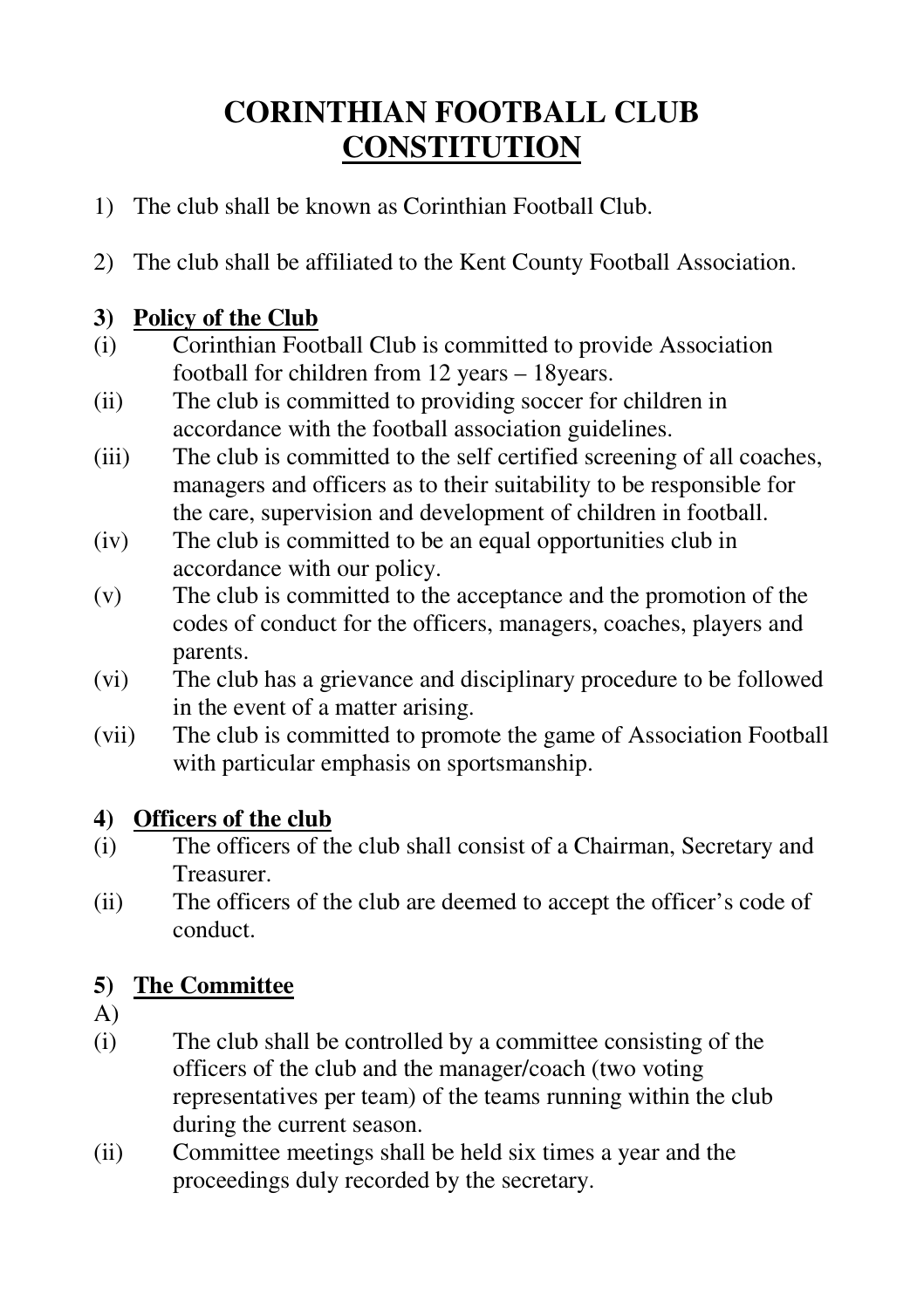- (iii) The Committee shall have the power to alter the codes of conduct as and when necessary, subject to the committee agreeing to the changes with a two-thirds majority from all those eligible to vote at a committee meeting.
- B) Annual & Special General Meeting An Annual General Meeting shall be held in the November of each year to:
	- (i) Receive a report of the activities of the club over the previous year.
	- (ii) Elect the members of the club's finances over the previous year.
	- (iii) Consider any other business.
- C) Nominations for election of members as Club Officers or as members of the Club Committee shall be made in writing by the proposer and seconder, both of whom must be existing members of the club, to the Club Secretary not less than 21 days before the AGM. Notice of any resolution to be proposed at the AGM shall be given in writing to the Club Secretary not less than 21 days before the Meeting.
- D) A special General Meeting may be called at any time by the Committee and shall be called within 21 days of the receipt by the Club Secretary of a requisition in writing signed by not less than 5 members stating the purposes for which the meeting is required and the resolution proposed. Business at an SGM may be any business that may be transacted at an AGM.
- E) The Secretary shall send to each member at their last known address written notice of the date of a General Meeting together with the resolutions to be proposed at least 14 days before the meeting.
- F) The quorum for the General Meeting shall be, the Chairperson, the Secretary, the Treasurer or at least 4 members of the Club Committee.
- G) The Chairperson, or in their absence, a member selected by the Club Committee shall take the chair. Each member present shall have one vote and resolutions shall be passed by a simple majority. In the event of an equality of votes the Chairperson of the meeting shall have a casting vote.
- H) The Club Secretary, or in their absence, a member of the Committee, shall enter the minutes of the General Meetings into the Minute Book of their club.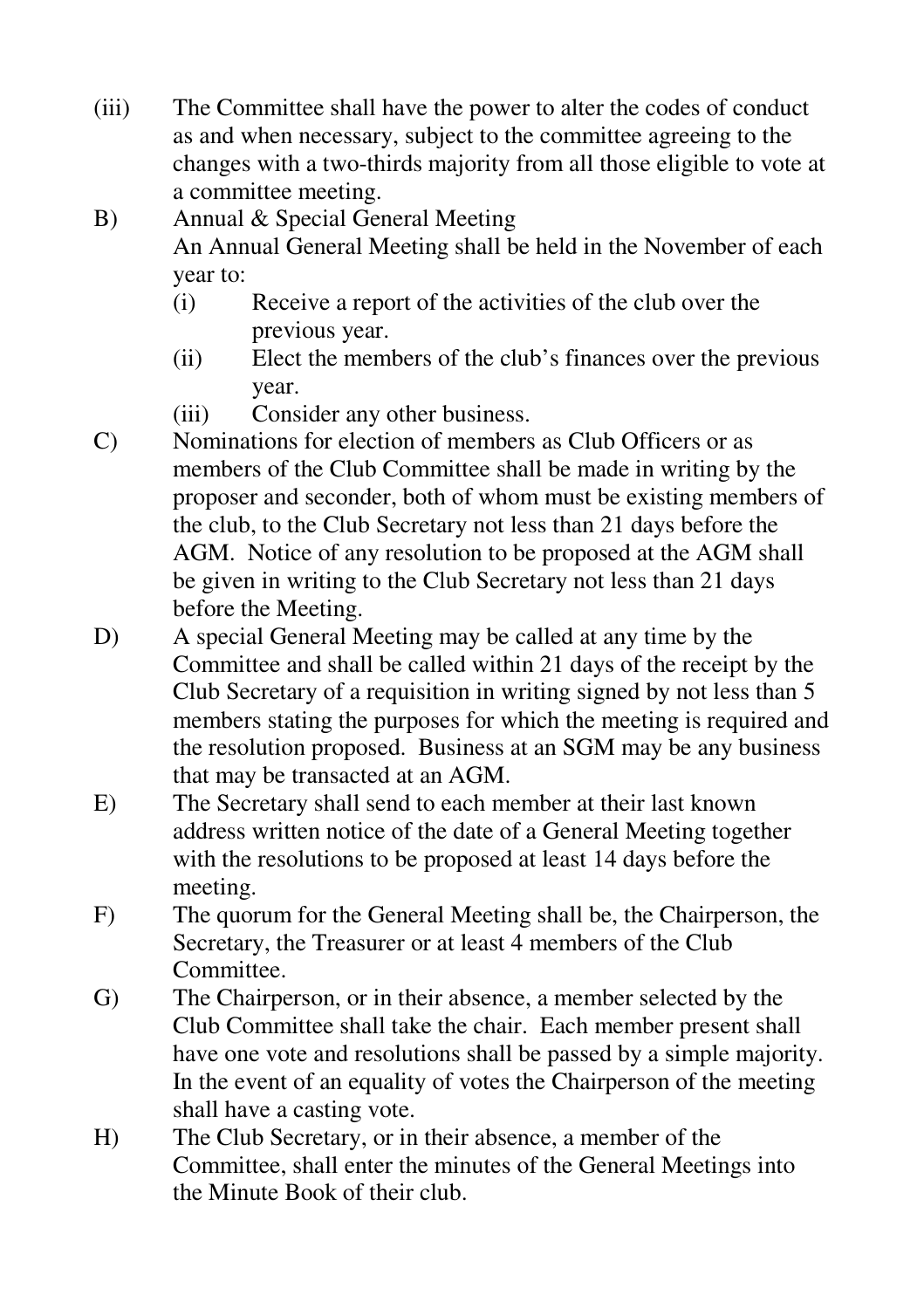#### **6) The Membership**

- (i) The membership shall consist of the officers, managers, coaches, players and their parents.
- (ii) A register of playing members of the club shall be kept by the secretary and updated annually.
- (iii) A player wishing to terminate their membership shall give notice in writing to this effect to the secretary. Such notice shall be accompanied by payment of all club dues or County FA fines where applicable together with any club equipment or items of kit in their possession at that time.

#### **7) Annual Subscriptions**

- (i) The subscriptions will be due annually at a level deemed necessary for the club towards the annual running costs.
- (ii) Subscriptions shall be paid no later than  $30<sup>th</sup>$  September of each year.
- (iii) Two major fund raising events are to take place each season with all profits going towards the direct costs of kit and equipment. Participation by members is essential to raise monies to enable subscriptions to remain at a minimum.

### **8) Finances**

The income and assets of the club (Corinthian Football Club Property) shall be applied only in furtherance of the objects of the club. The club property shall be vested in no less than two and no more than four custodians, one of whom should be the Treasurer (the Custodians) who shall deal with the club property as directed by decisions of the Club Committee and entry in the minute book shall be evidence of such a decision. The Custodians shall be appointed by the club in a General Meeting and shall hold office until death or resignation unless removed by a resolution passed at a General Meeting. On their removal or resignation a Custodian shall execute a Conveyance to a newly elected Custodian or the existing Custodians as directed by the Club Committee. On death of a Custodian or the existing Custodians as directed by the Club Committee. On death of a Custodian, any club property invested in them shall vest automatically in surviving Custodians. If there is only one surviving Custodian, a Special General Meeting shall be convened as soon as possible to appoint another Custodian. The Custodians shall be entitled to an indemnity out of the club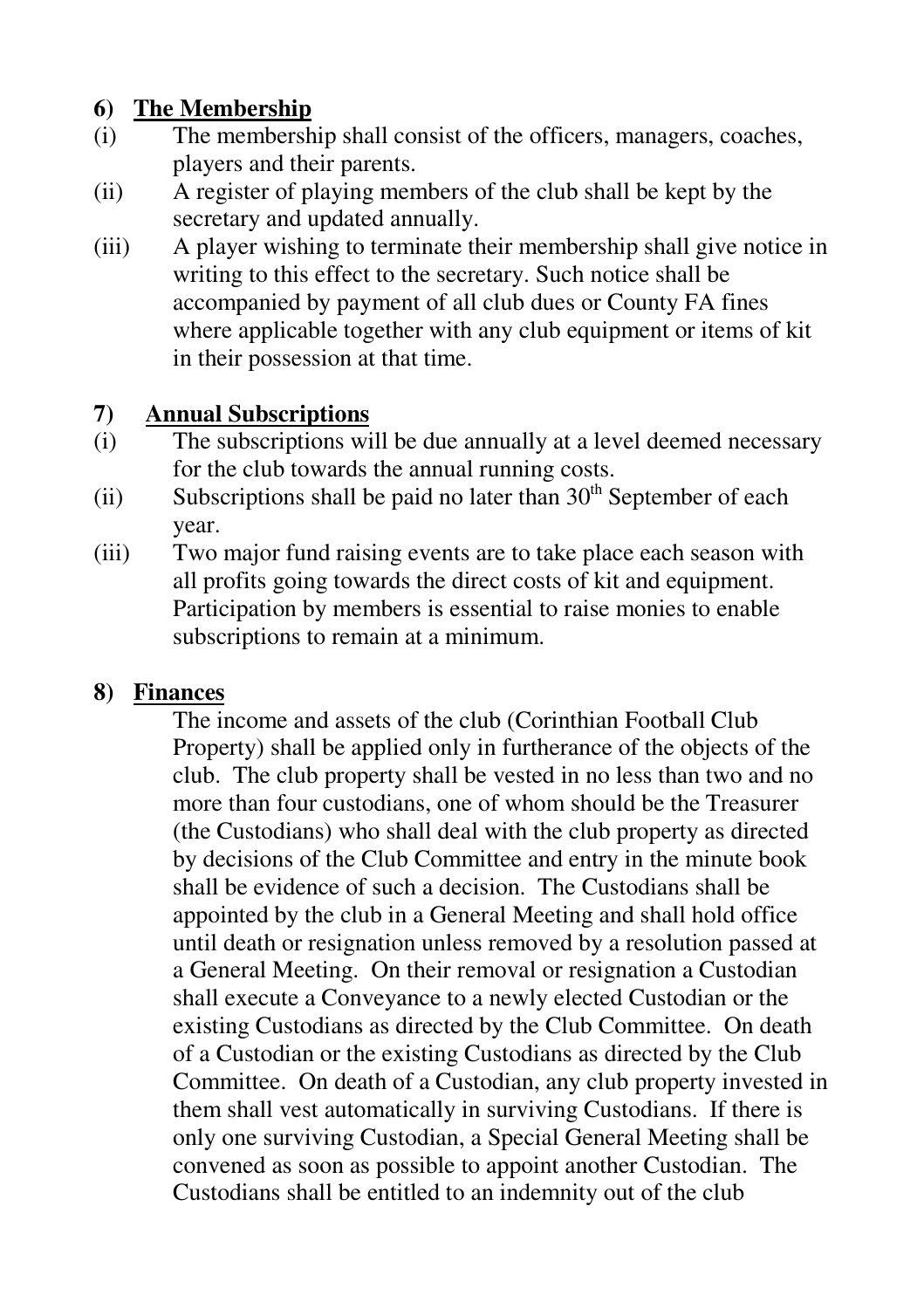property for all expenses and other liabilities reasonably incurred by them in carrying out their duties.

All committee members are entitled to the recovery of legitimate expenses in carrying out their club duties. The following are examples of expenses properly incurred by committee members which can be reclaimed using official expense forms – referees fees, top up of first aid kits, postage – all must be accompanied with appropriate receipts and cannot be accepted without. The following are deemed not to be acceptable – cost of telephone calls, all costs associated with the use of a car for attendance at training, committee or league meetings, matches or training courses. All other expenses should be authorised by the Chairman before being incurred.

#### **9) Alterations to the Constitution**

- (i) Any proposed alterations to the club constitution shall only be accepted if the proposal is seconded and supported by a two-thirds majority of those present and eligible to vote.
- (ii) Notice of the proposed alteration to the club's constitution must be made in writing to the secretary.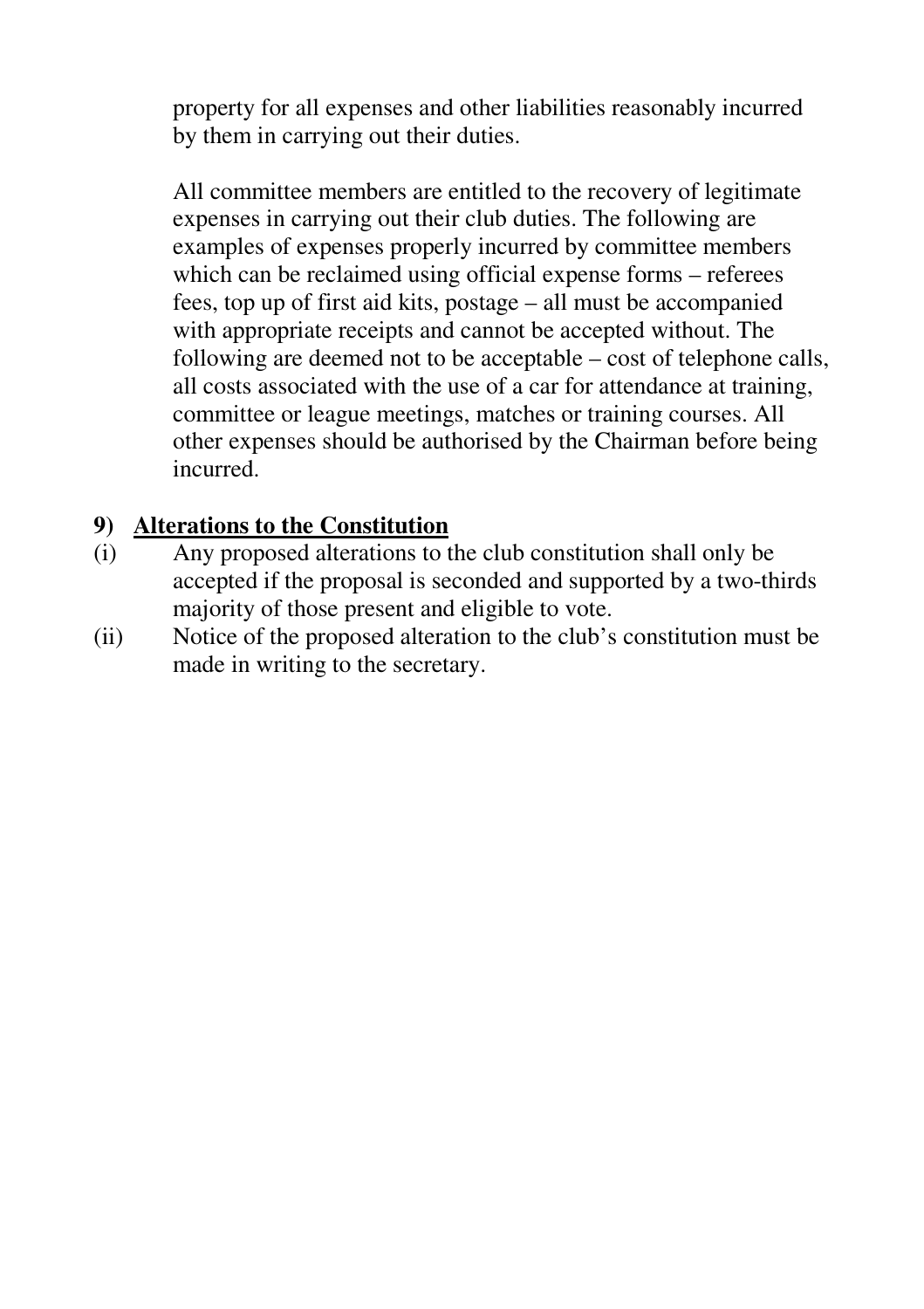### **CORINTHIAN FOOTBALL CLUB EQUAL OPPORTUNITIES POLICY**

The club is committed to be an "Equal Opportunities For All" club and to set standards and values to apply throughout the club at every level. Football belongs to and should be enjoyed by everyone equally.

Our commitment is to confront and eliminate all discrimination whether by reason of sex, sexual orientation, race, nationality, ethnic origin, colour and religion or disability. In all of our activities, the club will not discriminate or in any way treat less favourably on grounds of sex, sexual orientation, race, nationality, ethnic origin, colour, religion or disability. The club will give equal opportunities to all.

The club will not tolerate sexual or racial based harassment or any other discriminatory behaviour, whether physical or verbal, and will work to ensure such behaviour is met with appropriate action in whatever context it occurs.

The club is committed to the development of the programme of ongoing training and awareness raising events and activities in order to promote the eradication of discrimination within its own organisation and within football as a whole.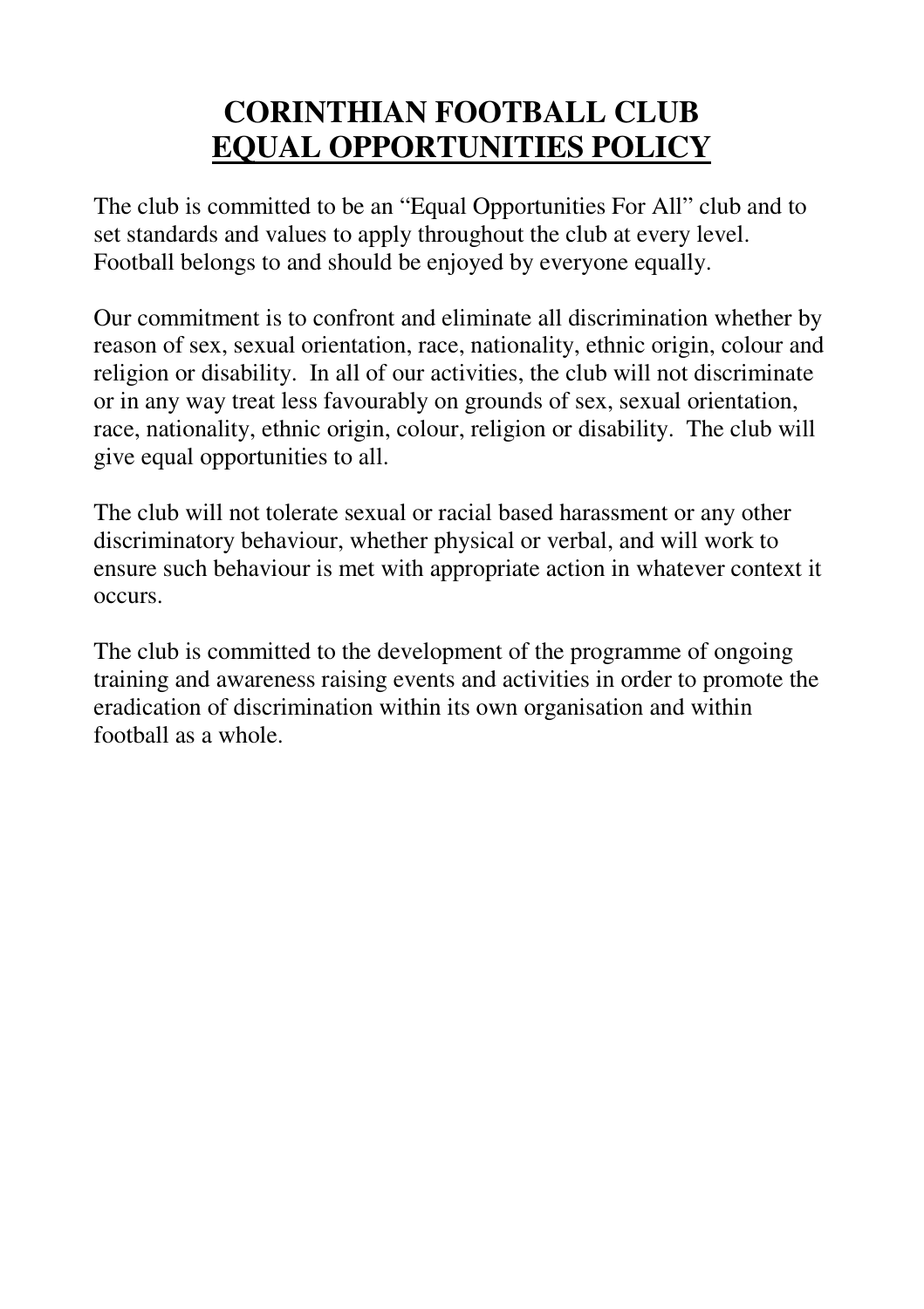# **CORINTHIAN FOOTBALL CLUB OFFICER'S CODE OF CONDUCT**

- 1) To uphold the name of Corinthian Football Club at all times.
- 2) To agree with and abide by the constitution.
- 3) To serve the membership of the club with the best of your ability.
- 4) To show respect to and to co-operate fully with fellow committee members.
- 5) To be punctual to all committee meetings and official duties involving Corinthian Football Club.
- 6) To make yourself available to the membership and committee to give advice when required.
- 7) To set a good example to the club while carrying out duties on behalf of Corinthian Football Club.
- 8) To learn the laws of the game and not question the decisions of the match officials or get involved with opposition players, officials or spectators. The decision of the referee, or team official, whether qualified or unqualified appointed to officiate the game, will remain final. New and young referees/officials should be encouraged and supported.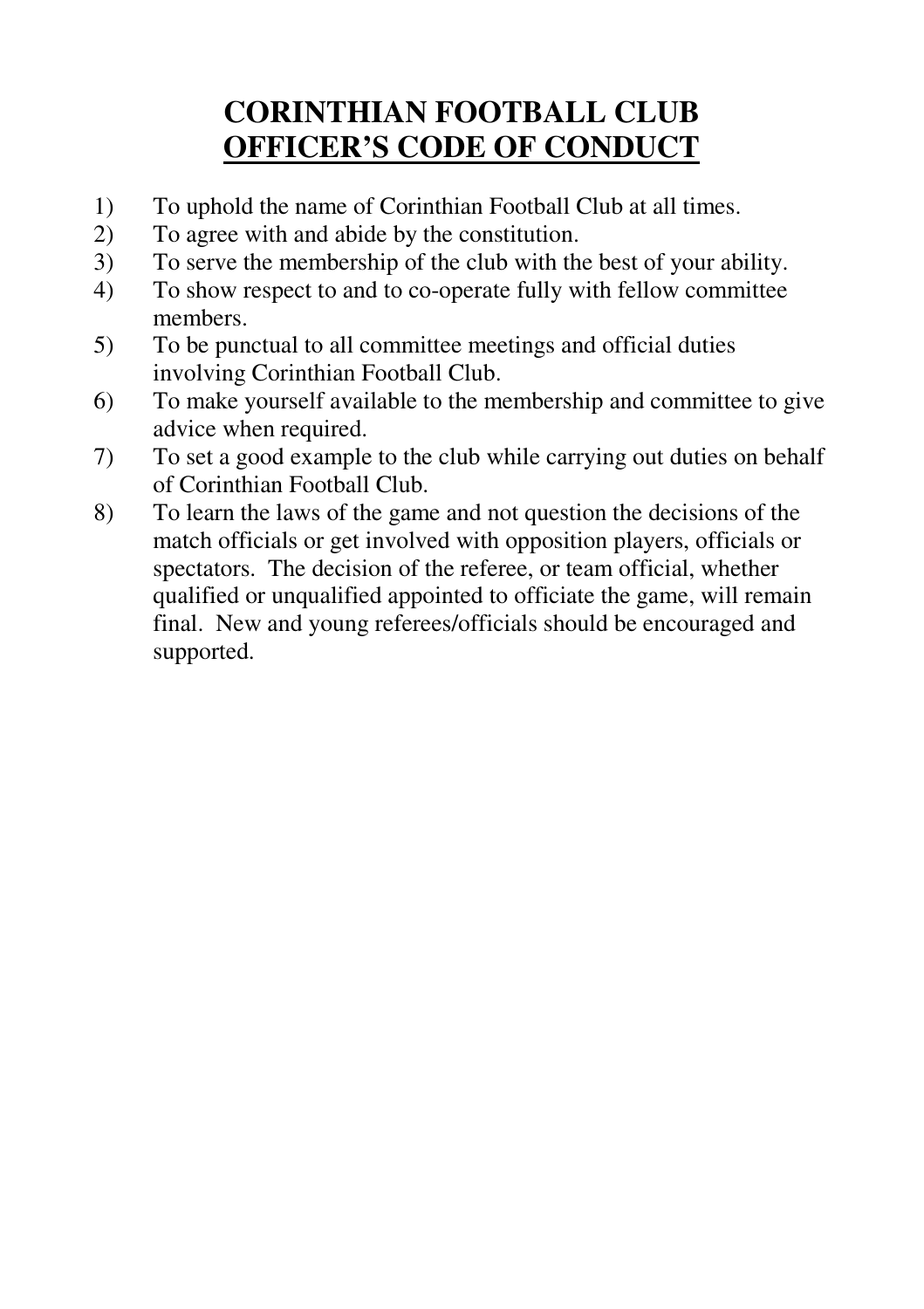## **CORINTHIAN FOOTBALL CLUB MANAGERS & COACHES CODE OF CONDUCT**

- 1) To uphold the name of Corinthian Football Club at all times.
- 2) To agree with and abide by the constitution.
- 3) To place the well being and safety of each player above all other consideration, including the development of performance.
- 4) To respect the dignity and worth of each player and treat each equally within the context of the sport.
- 5) To encourage and guide players to accept responsibility for their own behaviour and performance.
- 6) To ensure that the activities the coaches direct or advocate are appropriate for the age, maturity, experience and ability of players.
- 7) To co-operate fully with other specialists (e.g. other coaches, officials, sports scientists, doctors and physiotherapists) in the best interests of the player.
- 8) To promote the positive aspects of the sport (e.g. fair play) and never condone violations of the Laws of the Game. Behaviour contrary to the spirit of the Laws of the Game or relevant rules and regulations or the use of prohibited substances or techniques.
- 9) To consistently display high standards of behaviour and appearance.
- 10) Not to tolerate inappropriate language.
- 11) To be prompt and courteous when representing Corinthian Football Club.
- 12) To maintain a register of club players within the coach's team, the register to include telephone numbers, emergency contact numbers and medical details.
- 13) To learn the laws of the game and not question the decisions of the match officials, or get involved with opposition players, officials or spectators. The decision of the referee, or team official, whether qualified or unqualified appointed to officiate the game, will remain final. New and young referees/officials should be encouraged and supported.
- 14) To not agree to any commitments for Corinthian Football Club or any of their teams that has not been previously agreed by the officers of Corinthian Football Club.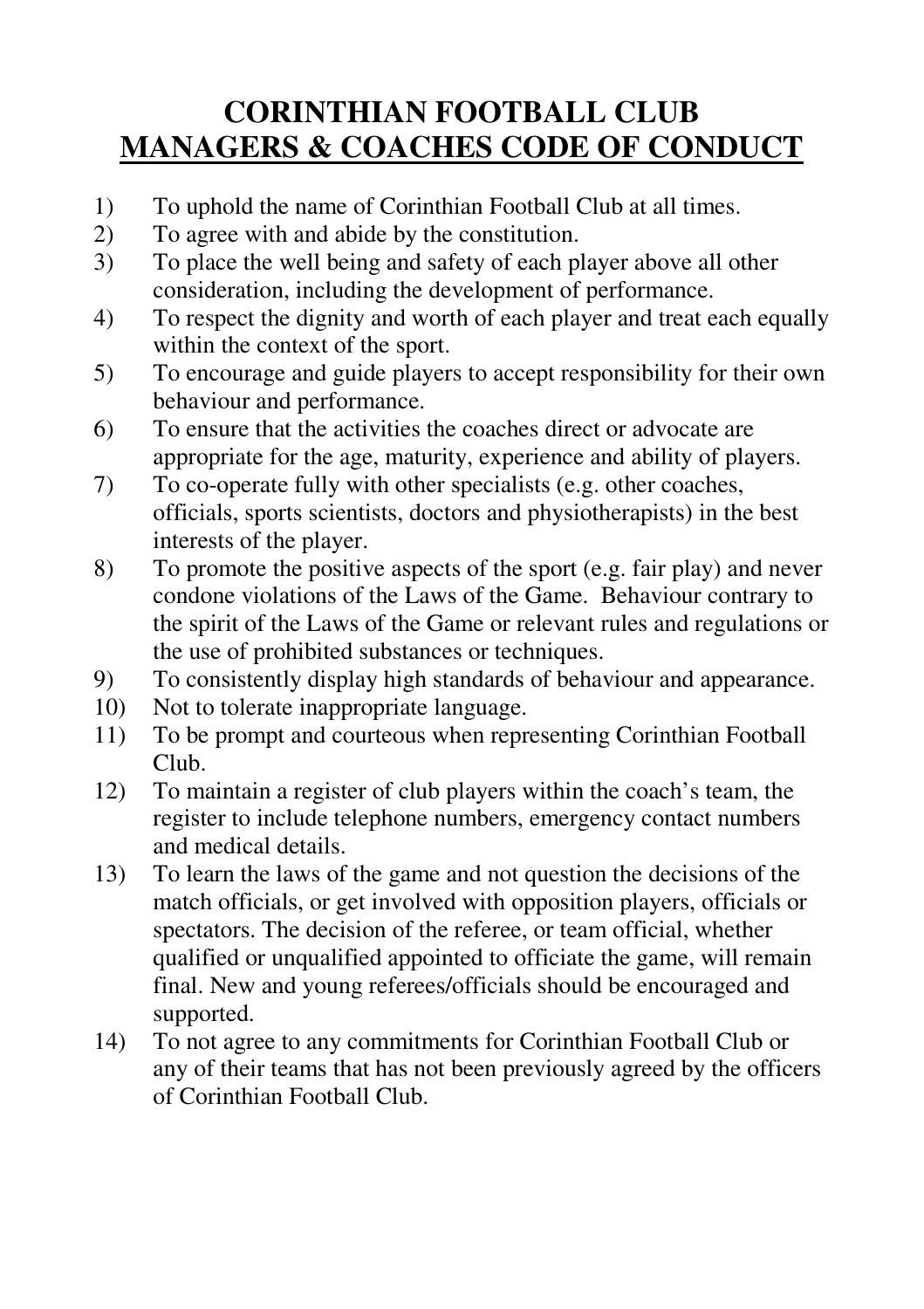# **CORINTHIAN FOOTBALL CLUB PARENTS CODE OF CONDUCT**

- 1) To uphold the name of Corinthian Football Club at all times. It is the aim of the club to promote the highest standards of sportsmanship and fair play and to ensure that the spirit of the game is not abused.
- 2) To agree with and abide by the constitution.<br>3) To set a good example to your child at all tin
- 3) To set a good example to your child at all times through words and actions and to encourage your child and not to criticise, ridicule or 'yell' at them for making a mistake and to behave in an exemplary manner. Players should expect encouragement and support and not be embarrassed or humiliated by those watching them.
- 4) To ensure your child arrives and is collected promptly to and from all matches and training sessions.
- 5) To ensure your child is taken to and collected from the training or match location as agreed with the coach/manager and not dropped off and left to find their own way to and from location.
- 6) To accept that Corinthian Football Club is not liable for any personal loss, damage or injury that may occur while your child is playing for or training with Corinthian Football Club. Corinthian Football Club recommends that parents should take out private sports insurance for their child to cover such eventualities.
- 7) To recognise that the officers/managers/coaches are giving of their free time on a voluntary basis and that the level of skill and care which should be anticipated should reflect this and they are not professionally qualified.
- 8) To learn the laws of the game and not question the decisions of the match officials, or get involved with opposition players, officials or spectators. The decision of the referee, or team official (whether qualified or unqualified) appointed to officiate the game, will remain final. New and young referees/officials should be encouraged and supported.
- 9) To promote Association Football and actively encourage your child to play within the laws of the game and to become a good sportsman.
- 10) To acknowledge that by making payment of the annual club subscription and the continuing attendance of your child to training and or matches it is deemed to indicate the acceptance of the parents' code of conduct and the child's acceptance of the players' code.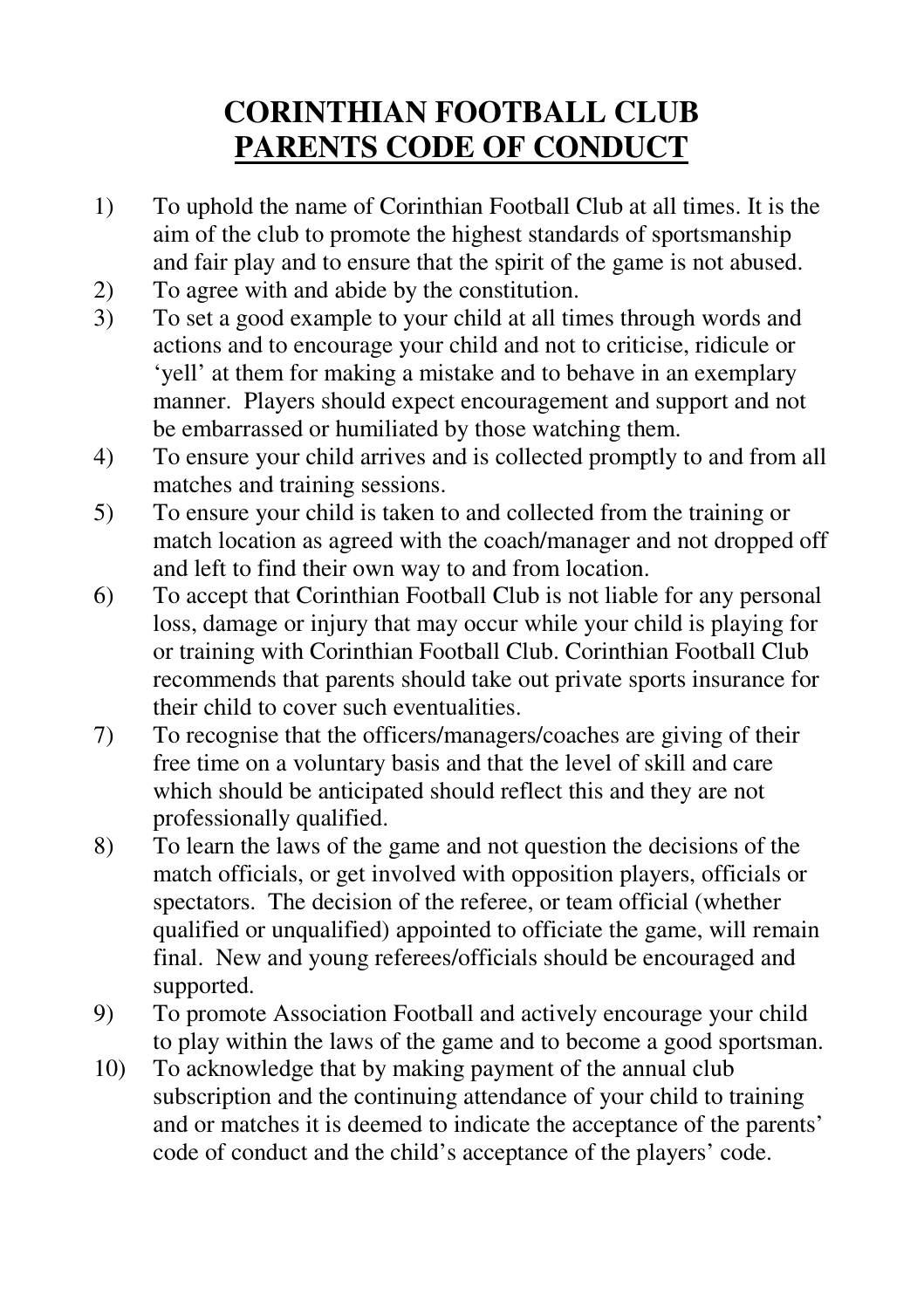- 11) To understand that in the event of your child ceasing to be a member of Corinthian Football Club, either by leaving voluntarily or having been asked to leave for disciplinary reasons, you will promptly return all kit equipment provided by the club.
- 12) Matters of team selection and substitutions are the sole responsibility of the team manager/coach, whose decision is final. Any adult who seeks to influence unduly the manager/coach in matters of team selection will be regarded as breach of this code.
- 13) If the behaviour of any adult associated with any team player is considered to fall below the standard required, this may result in the membership of that player being suspended or cancelled.
- 14) Complaints in respect of the running of the game to be dealt with to the manager/coach in the first instance, if this is not satisfactory then they should be passed on to the secretary who will follow the grievance and disciplinary procedure.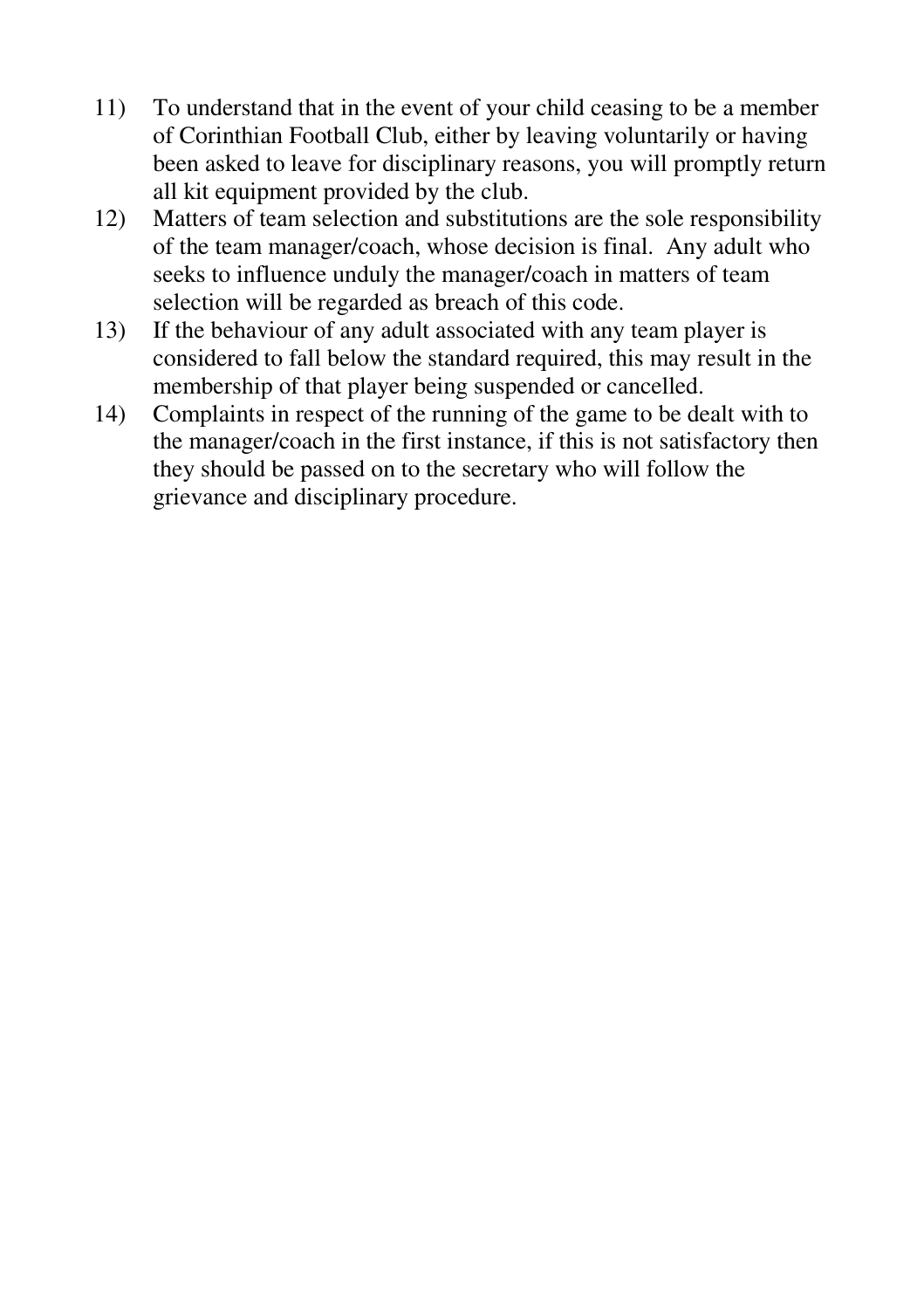# **CORINTHIAN FOOTBALL CLUB PLAYERS CODE OF CONDUCT**

Players are the most important people in the sport. Playing for the team and the team to win is the most fundamental part of the game. But not winning at any cost. Fair play and respect for all others in the game is fundamentally important.

- 1) All players are required to play because they enjoy football, not to please your parent/guardian or manager/coach.
- 2) All players are to play by the rules of the game laid down by the Football Association and the league in which they play. All players should understand the rules of the game.
- 3) Never argue with the referee. The referee's decision is final and is to be respected.
- 4) The use of foul or abusive language and the showing of dissent, whether by word or action is not acceptable to the club. All players must act in a proper sporting manner. The management of the club reserves the right to take its own additional measures against persistent offenders.
- 5) Treat all players with respect and appreciate the importance of trying to improve ones own abilities and not on winning and to treat people as you would like to be treated.
- 6) Do not criticize, bully or take unfair advantage of any players.
- 7) Players must not play if carrying an injury. They must inform the manager/coach of any such problems.
- 8) Respect the equipment and facilities provided by your football club.
- 9) Be courteous and polite to visiting players and supporters, respect your opposition and their facilities when playing away.
- 10) Promote this code.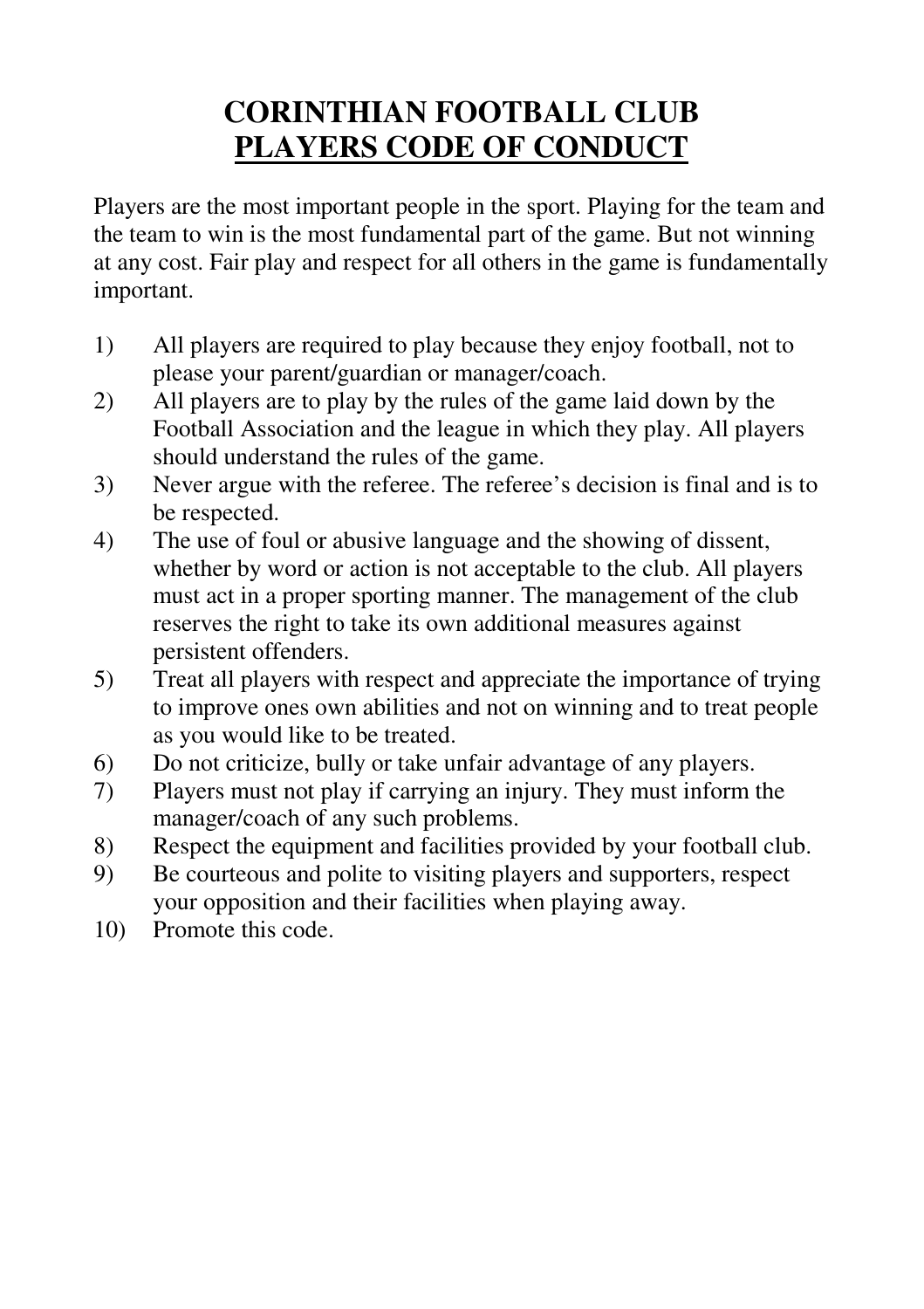# **CORINTHIAN FOOTBALL CLUB GRIEVANCE AND DISCIPLINARY PROCEDURE**

It is hoped that, if a member has a grievance or suffered discrimination, this can be resolved informally between the member, parents and manager/coach.

If this does not prove possible the following procedure shall be followed.

In the event that any member feels that he or she has suffered discrimination, or that the club constitution policies and codes of conduct have been broken, they and the committee will follow the procedure listed below.

1) They should report the matter in writing to the secretary or another member of the committee.

The report should include:

- (i) Details of what, when and where the occurrence took place.
- (ii) Any witness statements and names.
- (iii) Names of any others who have been treated in a similar way.
- (iv) Details of any former complaints made about the incident, date and when and to whom made.
- (v) A preference for a solution to the incident.
- 2) The committee will sit for any hearings that are required.
- 3) The committee will have the authority to:
	- (i) Give a verbal warning to
	- (ii) Give a written warning to
	- (iii) Suspend the membership of
	- (iv) Terminate the membership of

Any person found to have broken the club's constitution, policies or codes of conduct.

The decision of the committee shall be binding.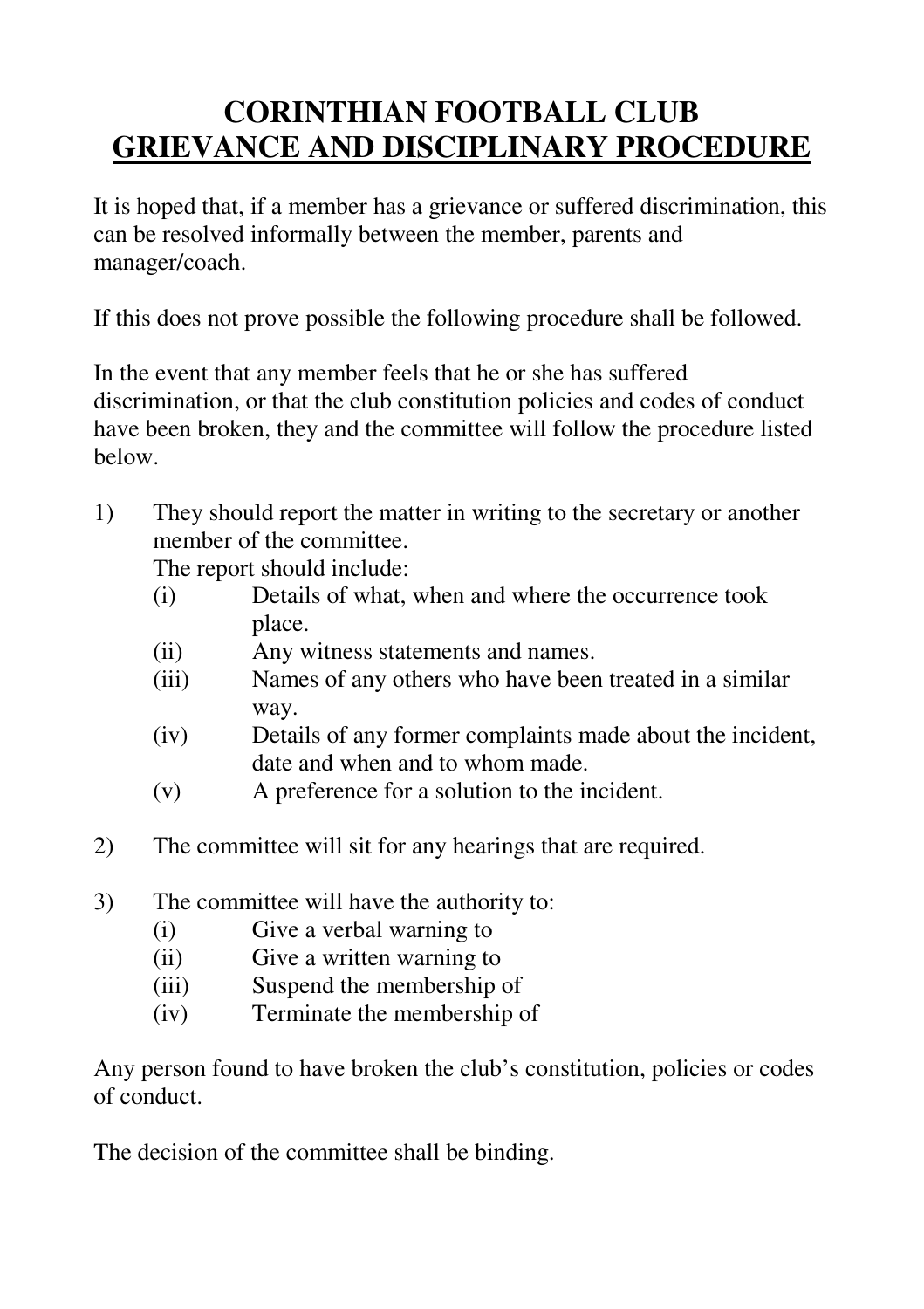### **CORINTHIAN FOOTBALL CLUB BEST PRACTICE GUIDE RE SOCIAL NETWORKING SITES**

Football over recent years has seen increased use of the internet as an effective way of communicating with members. As well as the many beneficial aspects of these sites we also have to recognise that there are risks to children and young people. We therefore as a club have a responsibility to ensure safeguards are in place. We therefore ask that parents keep an eye on who their children are talking to on social networking sites, and ask that coaches at Corinthian FC do not use these sites as a way of communicating with their players, children or young people in all matters relating to football. This is to safeguard both the coaches and the players.

### **Social Networking Clarification – A Statement from the FA:**

The FA has issued clarification to participants relating to the use of social networking sites, including, but not limited to Twitter, Facebook and internet blogs.

Participants should be aware that comments made on such sites may be considered public comment, and that further to FA Rule E3, any comments which are deemed improper, bring the game into disrepute, or are threatening, abusive, indecent or insulting may lead to disciplinary action.

Comments which are personal in nature or could be construed as offensive, use foul language or contain direct or indirect threats aimed at other participants are likely to be considered improper.

Participants are required to act in the best interests of the game at all times and should be aware of this when using social networking websites. Furthermore, participants are reminded that postings on social networking sites which they believe to be visible to a limited number of selected people may still end up in the public domain and consequently, care should be exercised with regards to the contents of such postings.

In addition, we would remind participants that social networking postings could also lead to civil proceedings being brought by affected parties.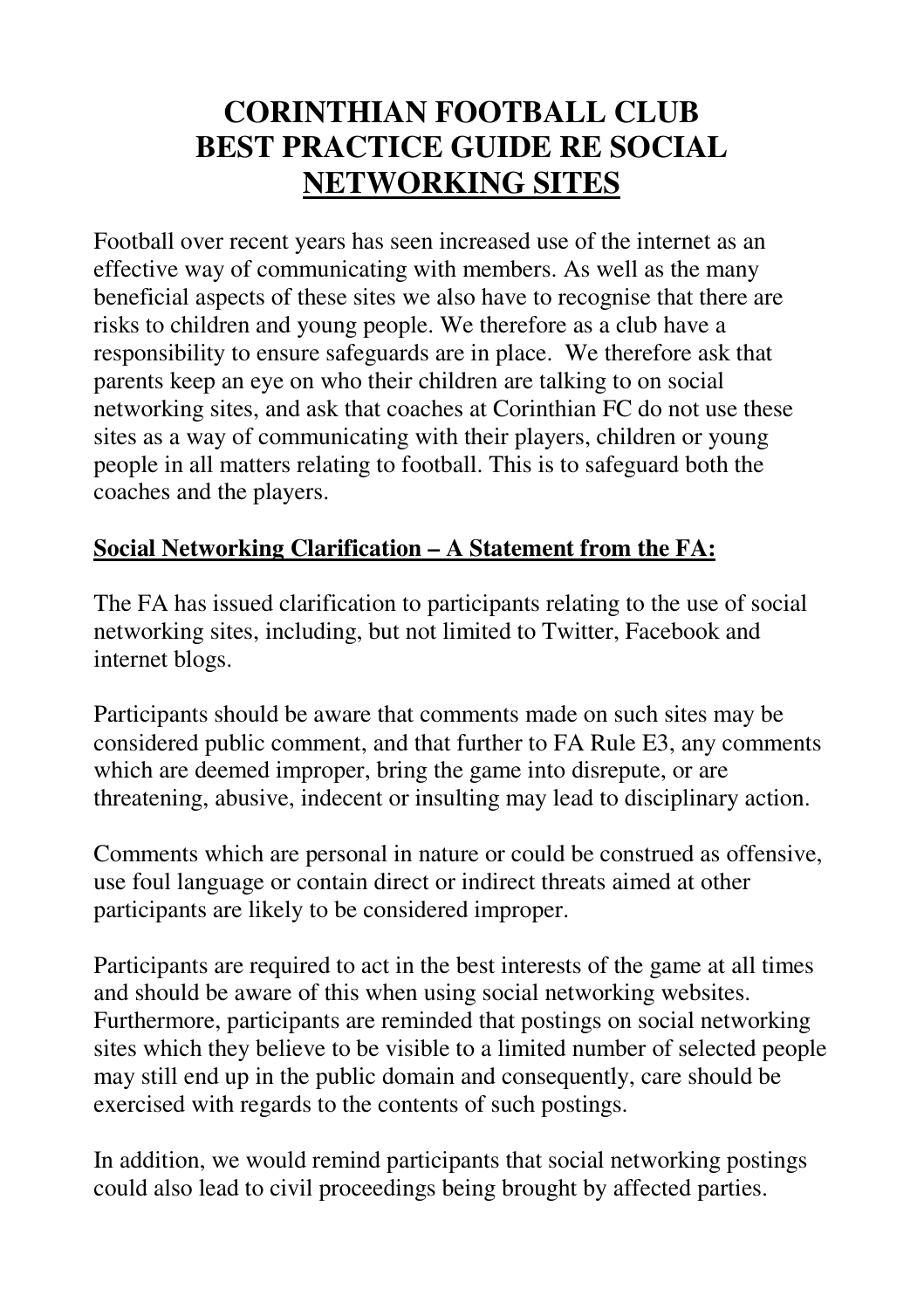# **CORINTHIAN FOOTBALL CLUB CHILD PROTECTION POLICY**

### **Introduction – extract from FA Child Protection Policy**

It is essential that those children and young people participating in football are able to do so in a quality, safe and enjoyable environment. The FA recognize the responsibility to safeguard the welfare of all children and young people by protecting them from physical, sexual or emotional harm and from neglect and bullying.

In meeting these objectives the FA will ensure that clubs and organizations providing football opportunities for children and young people do so to the highest possible standards of care.

It is a requirement that all bodies affiliated to the FA as Charter Standard organizations, affiliated through County Associations which provide the opportunity to work with children and young people up to the age of eighteen include in their rules a policy statement concerning child protection.

### **Corinthian Football Club**

The Child Protection Policy should be seen as a clear signal by Corinthian Football Club that it is determined to ensure all necessary steps are taken to protect from harm, those children and young people who participate in football at our club. The policy establishes the club's position, role and responsibilities and clarifies what is expected of other individuals involved in football. It very clearly highlights the importance placed by Corinthian Football Club on the protection of children and young people.

The aims of the Child Protection Policy are:

- $\triangleright$  To develop a positive and pro-active position in order to best protect all children and young people who play football, enabling them to participate in an enjoyable and safe environment.
- $\triangleright$  To demonstrate best practice in the area of child protection.
- $\triangleright$  To promote ethics and high standards throughout our football club.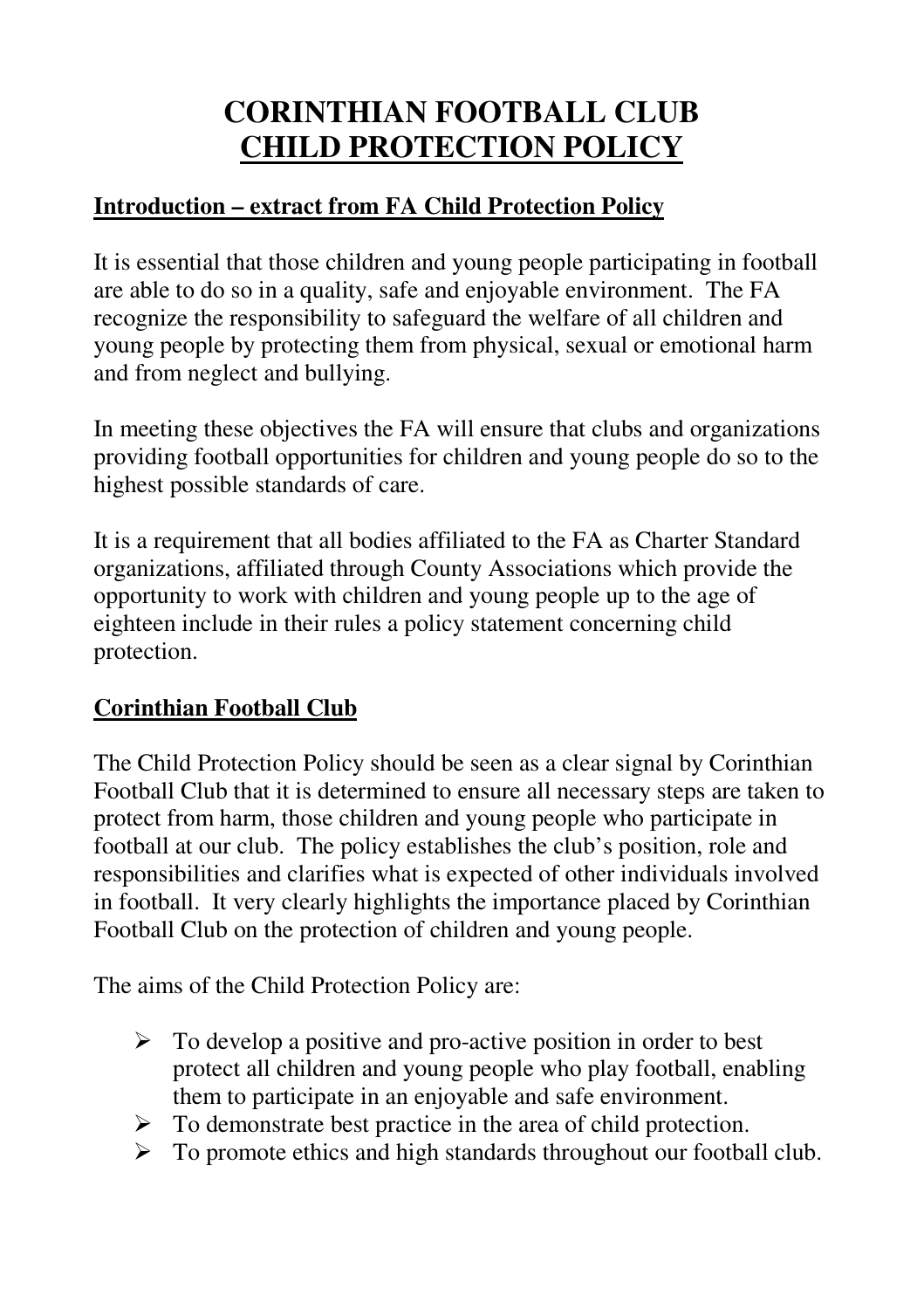Key principals underpinning the policy are:

- $\triangleright$  The child's welfare is and must always be the paramount consideration.
- $\triangleright$  All children and young people have a right to be protected from abuse regardless of their age, gender, disability, culture, language, racial origin, religious beliefs or sexual identity.
- $\triangleright$  All suspicions and allegations of abuse will be taken seriously and responded to swiftly and appropriately.

It is incumbent on all adults engaged in football activities to promote good practice and procedures, whilst being ever vigilant and aware of their responsibilities towards the children and young people in their care.

- $\triangleright$  Corinthian Football Club is committed to Child Protection and will uphold all child protection policies issued by the FA.
- $\triangleright$  It will appoint a Child Protection Officer to oversee and implement this policy who will attend an FA Child Protection Workshop and to whom all matters of concern can be discussed in strict confidence.
- $\triangleright$  Child Protection applies to all children, whether players within the club or the opposition. Spectators are also subject to the same duty of care.
- $\triangleright$  All children at any age should be able to take part in sporting activities within a safe environment and free from any forms of abuse.
- $\triangleright$  It is the responsibility of all adults involved in the club to uphold the principles of Child Protection.
- $\triangleright$  Any evidence of physical, mental or emotional abuse should be referred to the club's nominated Child Protection Officer.
- $\triangleright$  Wherever necessary, the Child Protection officer may inform and involve official authorities and offer assistance with an investigation.
- $\triangleright$  The club will continue to raise awareness of Child Protection issues to all committee members, club members, volunteers and parents.
- $\triangleright$  All committee members, team managers and volunteers involved in coaching will be asked to complete a personal disclosure form.
- $\triangleright$  Any club official or member found to be guilty of any offence relating to Child Protection will be expelled from the club and reported to the appropriate authorities.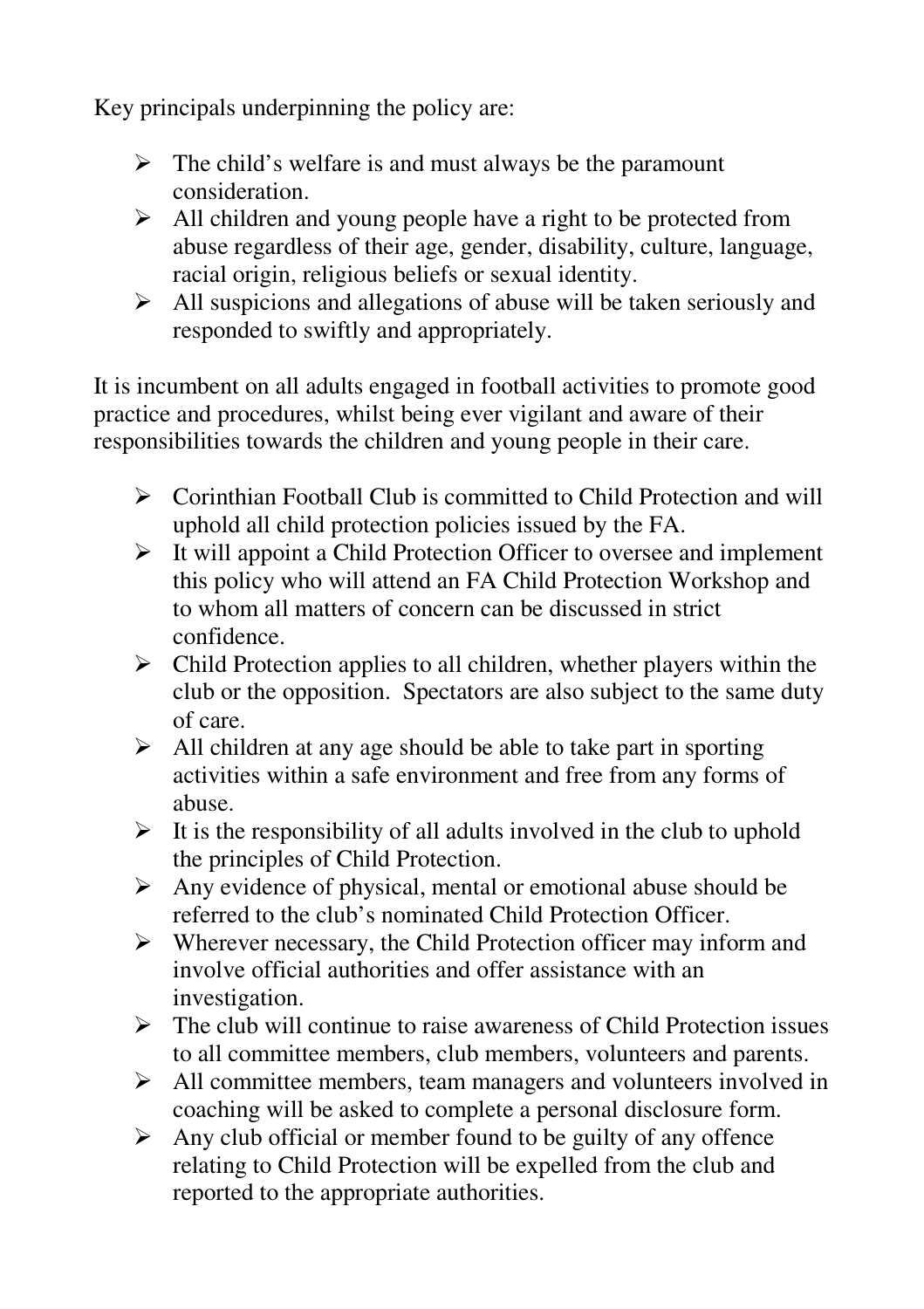$\triangleright$  All the above actions are for the benefit of children.

#### **You should always:**

Treat all players and children with respect and dignity befitting of their age, watch your language, tone of voice and any physical contact.

#### **You should never:**

- $\triangleright$  Engage in rough, physical or sexually provocative games including horseplay.
- $\triangleright$  Allow or engage in inappropriate or intrusive touching of any kind.
- $\triangleright$  Allow children to use inappropriate language unchallenged.
- $\triangleright$  Make sexually suggestive comments to a child even in fun.
- $\triangleright$  Let allegations a child make go unchallenged or unrecorded, always act.
- $\triangleright$  Invade the privacy of children when they are changing, showering or going to the toilet.

#### **You should avoid:**

- $\triangleright$  Doing things of a personal nature that children can do for themselves e.g. help with changing.
- $\triangleright$  Spending excessive amounts of time alone with children away from others.
- $\triangleright$  Taking children alone on car journeys, however short.
- $\triangleright$  Taking children to your home.

Where these situations are unavoidable, first seek consent where possible. If unable to speak to the parents, **always** inform them of the circumstances as soon as practicable.

#### **What to do if a child discloses abuse:**

- $\triangleright$  Understand that this may be the only time the child has built up courage to tell someone what has happened.
- $\triangleright$  Stop what you are doing and respect the child's privacy.
- $\triangleright$  Stay calm and re-assuring.
- $\triangleright$  Listen to what they tell you; tell them that whatever the circumstances they are not to blame.